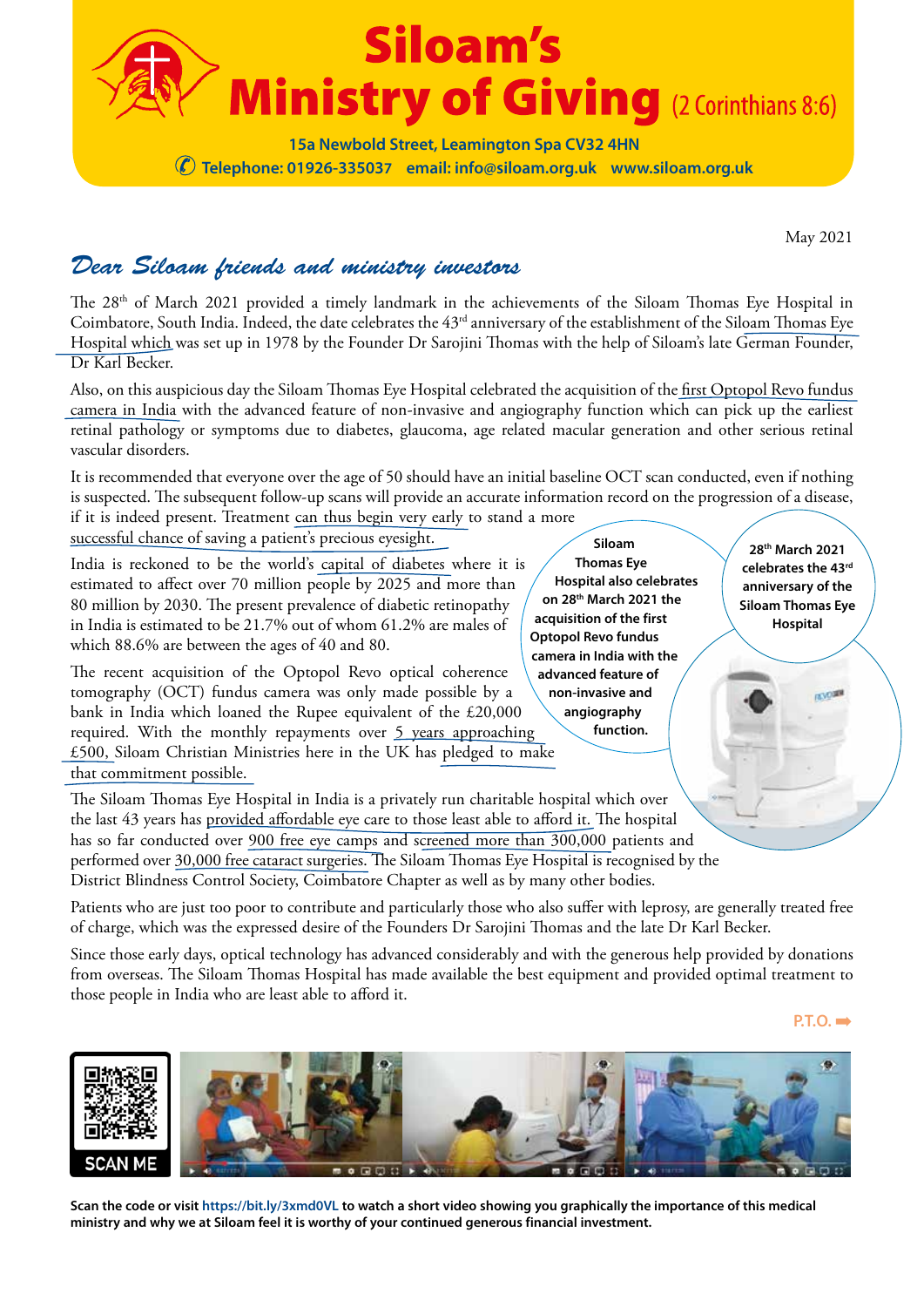**To learn more about this unique Christian ministry, please scan the code or visit https://bit.ly/3u1nYxA to see the 'Souvenir' brochure which was released on 28th March 2021.**



"Siloam Thomas Eye Hospital in Coimbatore, South India has so far conducted over 900 FREE eye camps and screened more than 300,000 patients and performed over 30,000 FREE cataract surgeries."

This medical ministry to date has only been possible because of the charitable help provided by caring folk like you who have seen the great need of those desperate people who are just not in a position to help themselves. If an aged relative is no longer able to work, they become a burden on the family and are often undervalued and sometimes neglected. By giving deserving people renewed eyesight, it is perhaps the greatest gift, apart from life itself, that we can give to another fellow human being.

As this was Siloam's foundational ministry which began in India in 1978, I would like our committed supporters and investors to continue to share in the success and powerful Christian witness of the Siloam Thomas Eye Hospital and enable it to continue by sharing in the financial commitment that it deserves.

You can help this month in two ways.

1. By providing a special gift that will enable someone in India with failing eyesight to receive the urgent and vital treatment their sight loss demands, at an affordable cost.

2. Or, could you enter into a Bank Mandate Standing Order commitment with Siloam to pledge a regular monthly gift of £5, £10 or £20 to help Siloam cover the repayments of the bank loan which was such a great and upfront help in acquiring the Optopol Revo fundus camera? Just tick on the  $\Box$  on your response form and return it to us in our 'Freepost' envelope. – Thank you.

I can personally recommend of the support of the Siloam Thomas Eye Hospital as I have visited Coimbatore many times and witnessed with my own eyes, modern medical 'miracles' taking place in the operating theatre while observing the technical skill of Dr Devdutt Thomas, the son of the Founder Dr Sarojini Thomas.

In life there are really only two great fears people have. One is the fear of death particularly if one does not have the personal assurance of saving faith in the Lord Jesus Christ and the other is the fear of going blind! The Siloam Thomas Eye Hospital uses the available provision of medical care as a practical expression of God's love to humanity.

These lines by the famous poet Henry Wadsworth Longfellow best sums up the quest to provide high quality eye care to those less fortunate while leaving an indelible mark in the field of ophthalmology in India over the last 43 years.

*"Lives of great men all remind us We must make our lives sublime And departing, leave behind us Footprints on the sands of time" H.W. Longfellow*

Yours sincerely on behalf of those in India who will enjoy renewed eyesight because you care



Richard Norton Director-Siloam UK P.S. Just take time to study our 2 page colourful photo report and let the Holy Spirit prompt you as to how you should respond to this investment opportunity – thank you, – enjoy the photos.

*Please make all your donations payable to: Siloam Christian Ministries* 



Registered under the Charities Act 1960 No. 327396. Registered in the United Kingdom as a Limited Company by Guarantee No. 2104165 Registered Office: 18 Mulberry Avenue, Turnstone Business Park, Widnes, Cheshire WA8 0WN

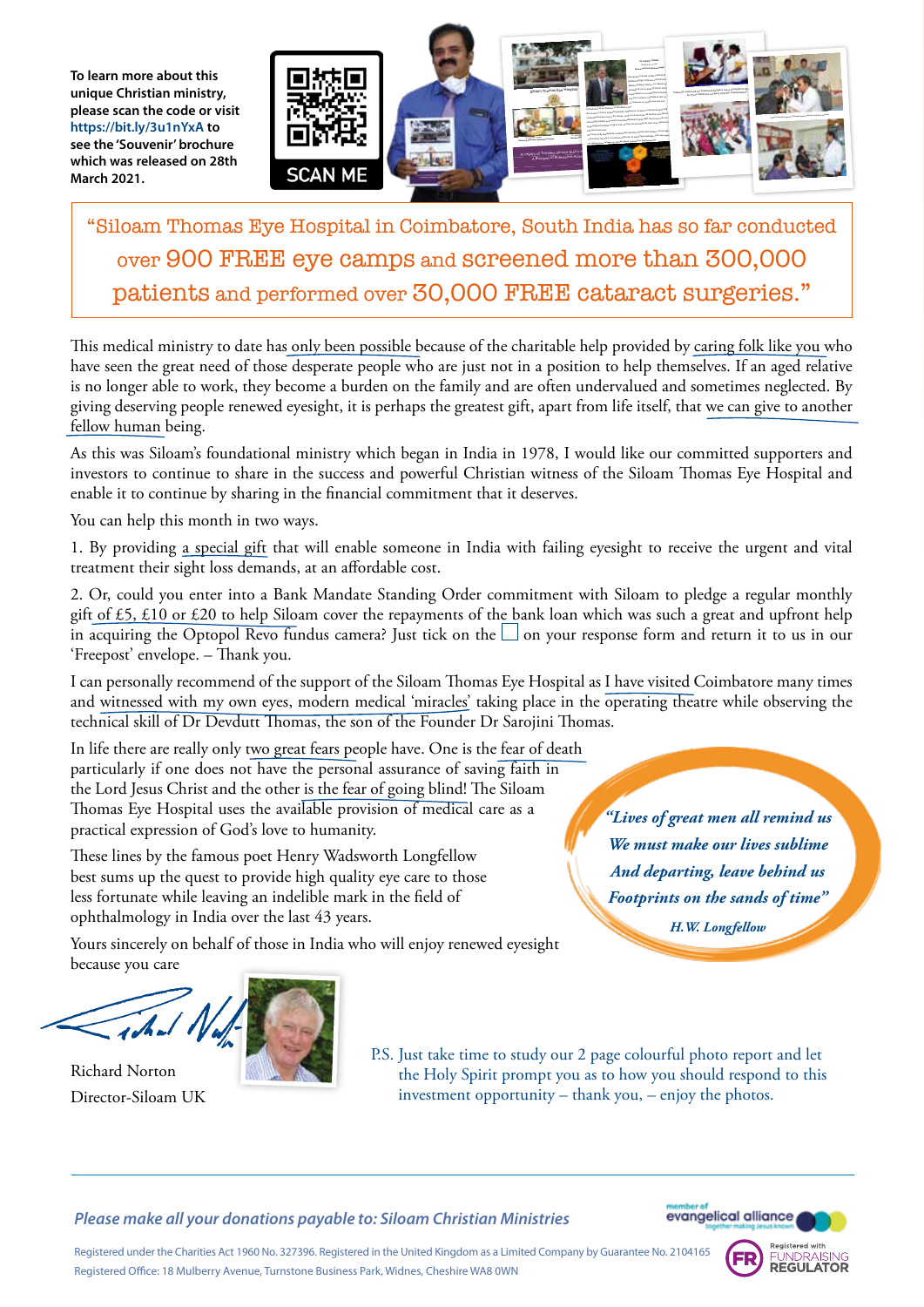**Siloam Thomas Eye Hospital**

*Situated at a busy locality in the city of Coimbatore on the northwest edge of Tamil Nadu, South India.*





**The current Director, Chief Ophthalmologist and Ophthalmic Surgeon, Dr Devdutt Thomas.**

Dr Thomas trained in the O.E.U. Institute of Ophthalmology in Manipur and at the Christian Medical College in Vellore. He comes highly recommended as one of India's most highly qualified Ophthalmic Surgeons. Indeed, his dedication to the vision of his mother the Founder Dr Sarojini Thomas, to provide affordable eye care to those least able to

afford it, bears testimony to his unstinting dedication to Christian medical ministry in India today. Indeed, Dr Dev Thomas could have carved out a very auspicious and prosperous career for himself overseas if he had been distracted by the desire for wealth rather than service to the people of his own country.

**The Founder Dr Sarojini Thomas with her son Dr Dev Thomas at the inauguration of the Optopol Revo fundus camera on 28th March 2021.**

**The all-important Optopol Revo optical coherence tomography (OCT) fundus camera, that was inaugurated on 28th March 2021.**



Siloam

This is what our Optopol fundus camera will show to an examining Ophthalmologist. The camera

reveals the condition of the retina and the macular and can quickly provide important prognostic information so treatment can begin. For those more technically minded, please check out our souvenir brochure in which you can see the images explained more fully.

Remember, these high-tech advanced medical procedures have only been made available to people in South India who would least be able to afford them, because Siloam Thomas Hospital supporters and benefactors have made that possible.



A legacy of timeless Christian medical ministry that lives on …